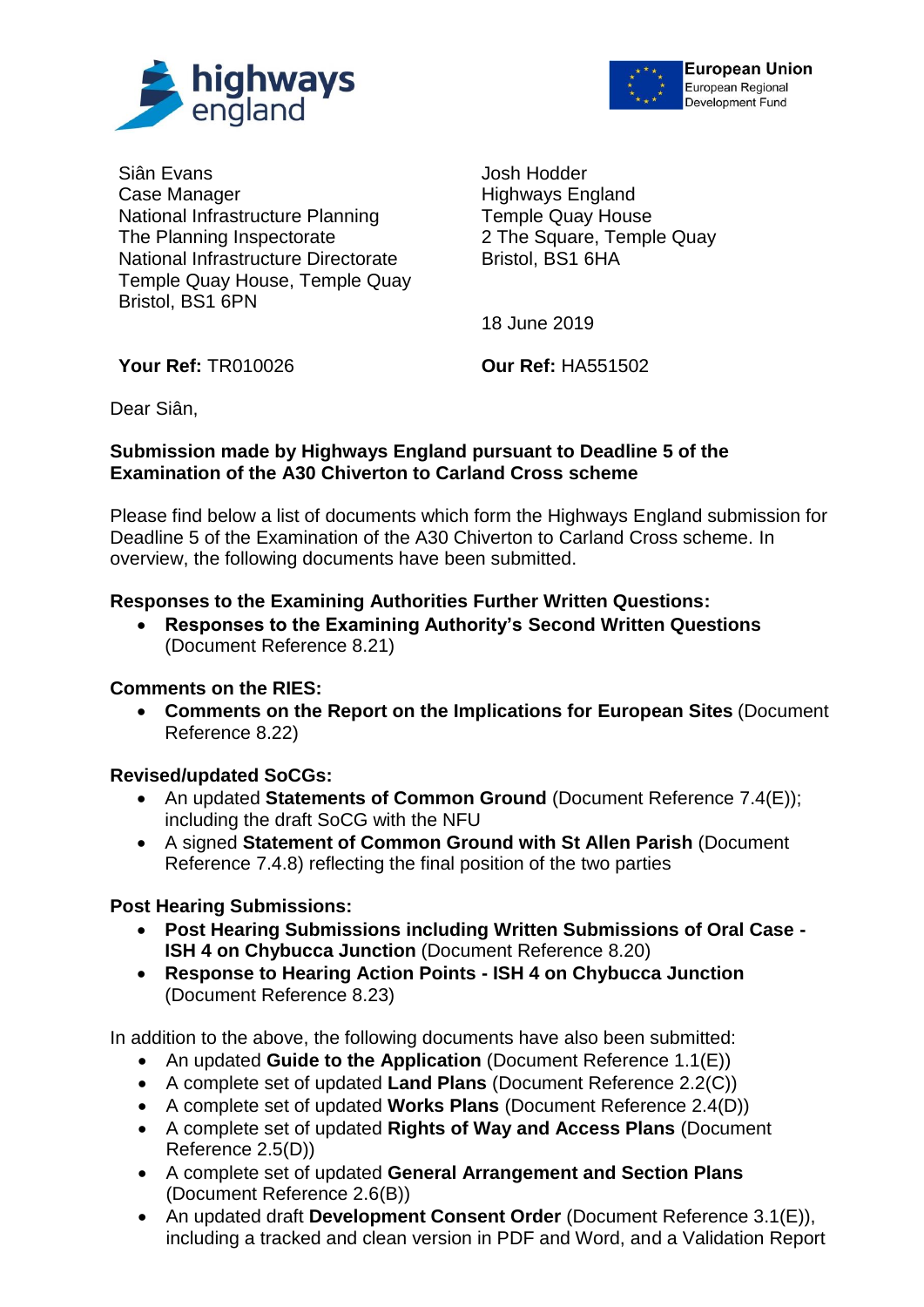



- A complete set of updated **Environmental Masterplans** (Document Reference 6.3, Figure 7.6(B))
- An updated **Outline CEMP** (Document Reference 6.4(B)) (tracked and clean version)
- An updated **Outline CEMP Annexes** (Document Reference 6.4(B)) (tracked and clean versions)
- An updated **Table of Position in Relation to Statutory Undertakers** (Document Reference 8.14(A))
- **Comments on Interested Party Submissions at Deadline 4** (Document Reference 8.19)
- **Request for Non-Material Amendment** (Document Reference 8.24)

## **Updated Outline CEMP Annexes:**

The updated **Outline CEMP Annexes** (Document Reference 6.4(B)) include:

- An updated **Annex B: Site Waste Management Plan**
- An updated **Annex E: Outline Ecological Management Plan**
- An updated **Annex F: Outline Written Scheme of Investigation**
- An updated **Annex M: Public Rights of Way Management Plan**
- An updated **Annex P: Soils Management Plan**
- An updated **Annex Q: Outline Landscape and Ecology Management Plan**
- An updated **Annex R: Scheduled Monument Protection Plan**

# **Document Naming - Clarification**

As a point of clarification, it has come to the attention of Highways England that there has been an inconsistency in the naming of the draft **Traffic Management Plan**. It has been referred to as **Appendix 1.2** of the Environmental Statement and this reference may have been used in the preparation of other documents produced by Highways England.

The correct reference of this document is **Appendix 2.1** of the Environmental Statement (Document Reference 6.4) [APP-300 - APP-309]. This has been reflected in the updated **Guide to the Application** (Document Reference 1.1(E)) submitted at this deadline.

If you have any queries, please do contact me at your earliest convenience.

Yours faithfully,

Josh Hodder Project Manager A30 Chiverton to Carland Cross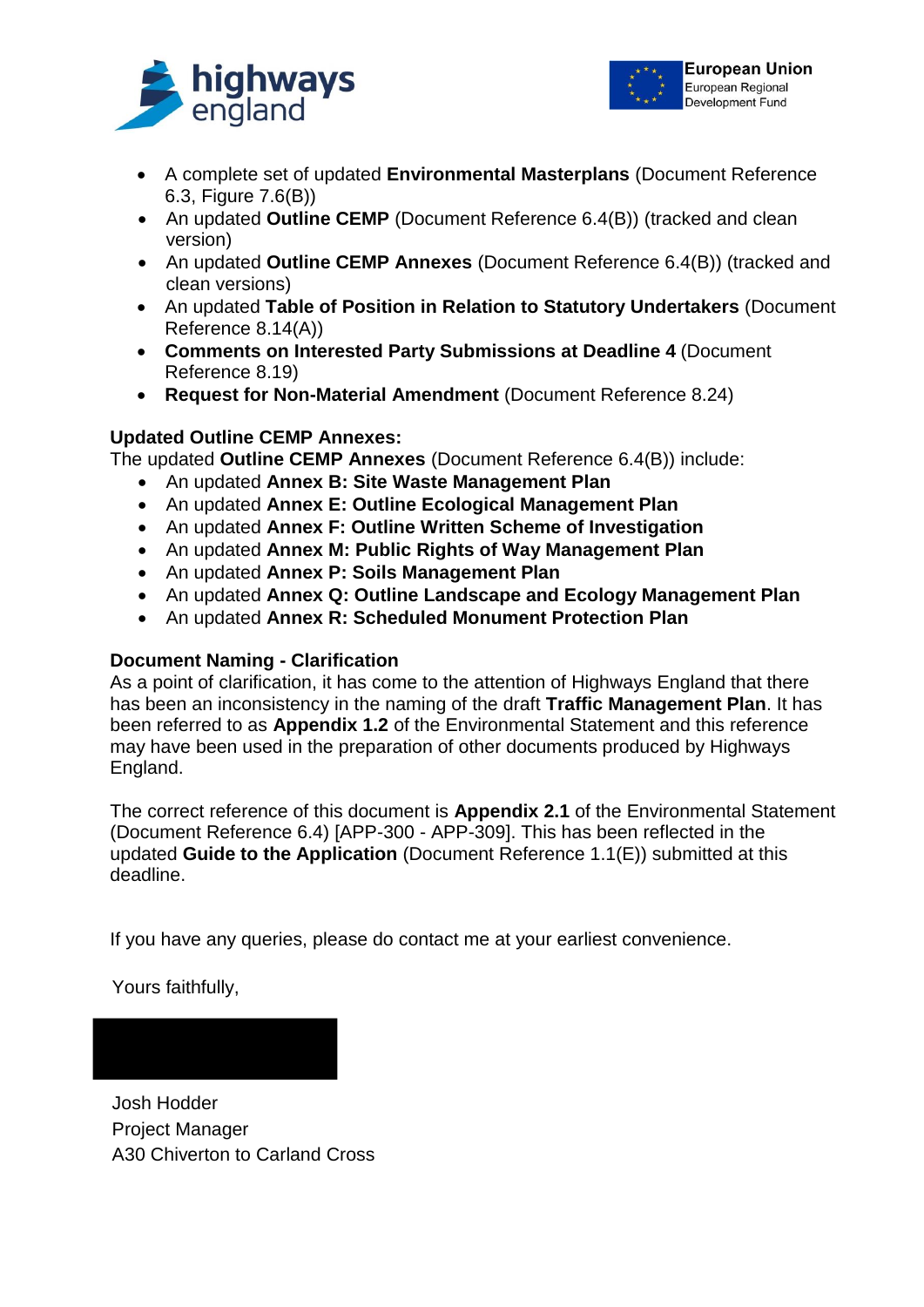**Appendix A: Overview of changes made to Land Plans, Works Plans, Rights of Way and Access Plans, General Arrangement and Section Plans, Environmental Masterplans**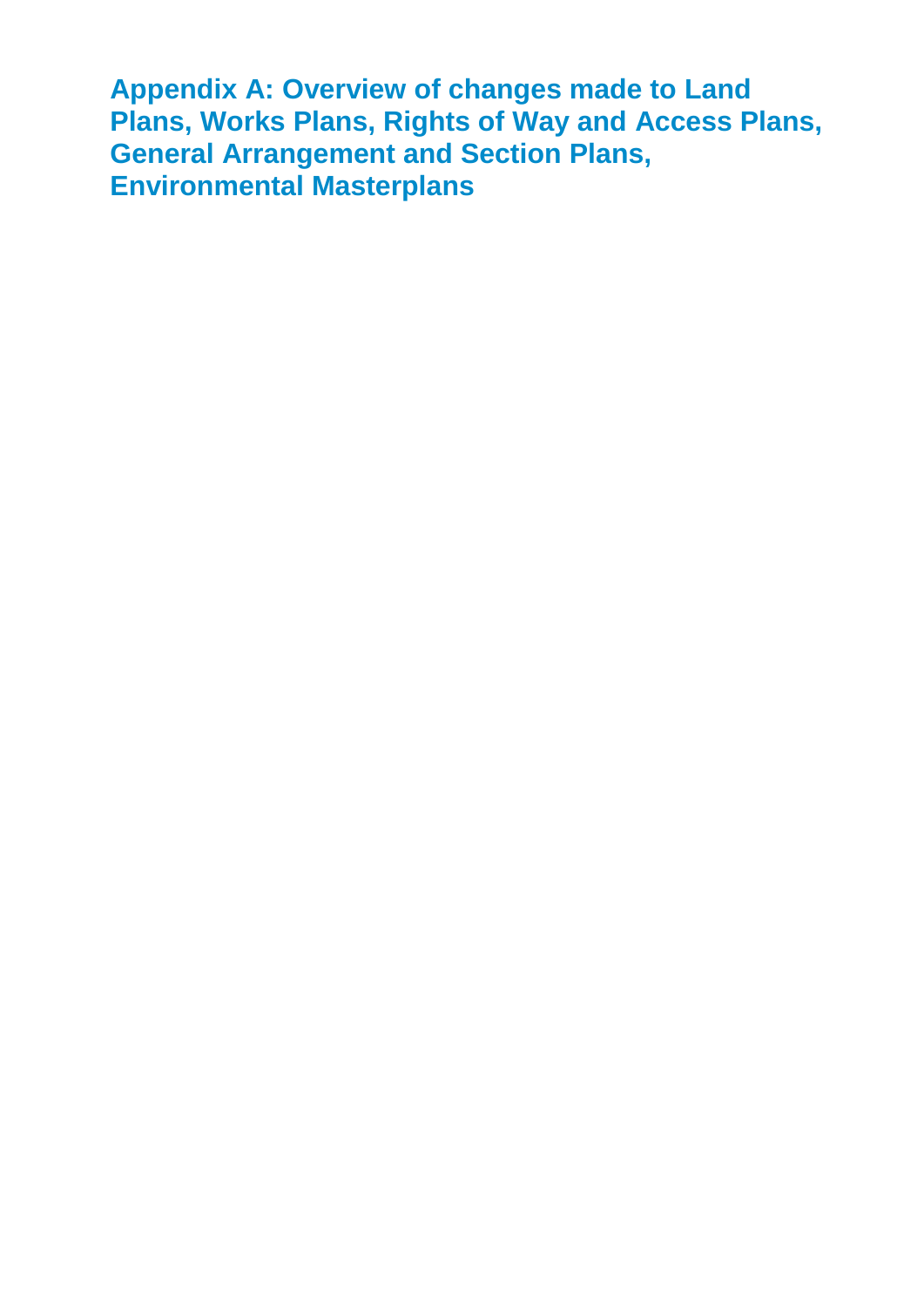| <b>Relevant Plan</b>                   | <b>Explanation of changes made</b>                                                                                                                                                                                      |
|----------------------------------------|-------------------------------------------------------------------------------------------------------------------------------------------------------------------------------------------------------------------------|
| Land Plans (Document Reference 2.2(C)) |                                                                                                                                                                                                                         |
| Sheet 6                                | Plot 6/8 - now renumbered to 6/1aa.                                                                                                                                                                                     |
|                                        | Plot 6/8a - now renumbered to 6/1ab.                                                                                                                                                                                    |
|                                        | Hill House blight claim has been completed and the land acquired by Highways England.<br>As a result of this, the plots have been assigned the next number in sequence for<br>Highways England in plot i.e. X/1 series. |
| Sheet 9                                | Plot 9/2d – new plot number – land to be acquired permanently.                                                                                                                                                          |
|                                        | There is a corresponding reduction to area of plot 9/2c.                                                                                                                                                                |
|                                        | An elevated historic landscape viewing point is proposed within an area that is proposed<br>permanent acquisition from current Highways England land.                                                                   |
|                                        | It is within plots 9/1c, 9/1d, 9/4b and 9/1f.                                                                                                                                                                           |
|                                        | The proposed footpath requires an area of 84 metres squared within plot 9/2c to change<br>from permanent acquisition of rights to permanent acquisition.                                                                |
|                                        | A new plot 9/2d is proposed as the new area of permanent acquisition.                                                                                                                                                   |
| Sheet 9                                | Plot 9/1ac – new plot number – land to be acquired permanently.                                                                                                                                                         |
|                                        | Plot 9/1 ad – new plot number – land to be acquired permanently.                                                                                                                                                        |
|                                        | There is a corresponding reduction to areas of plot 9/1x and 9/1z.                                                                                                                                                      |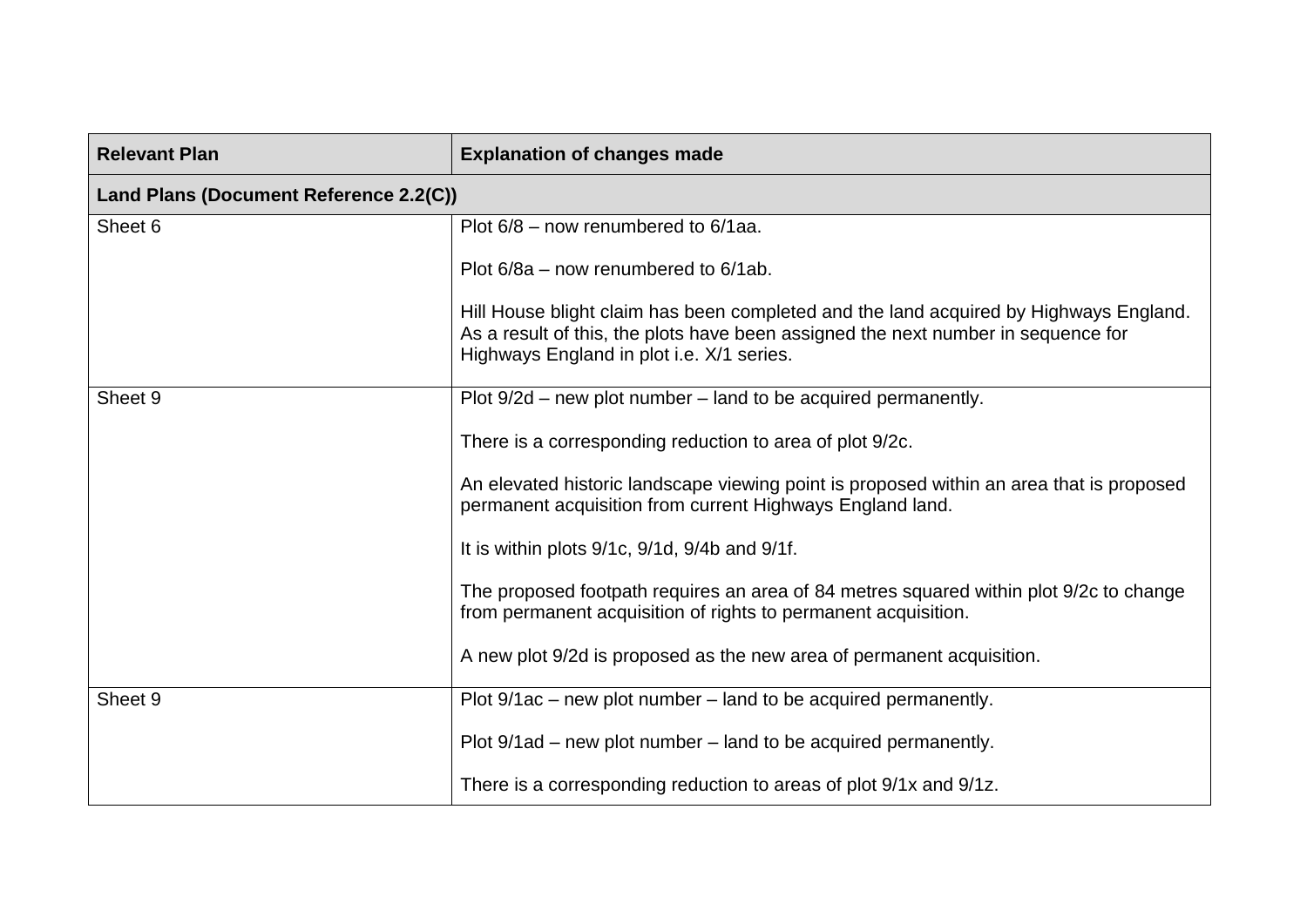|                                                                          | The proposed realigned section of Bridleway VV is proposed within an area that is<br>proposed for permanent acquisition from current Highways England land. It is within plots:<br>9/1k, 9/1n, 9/1d, 9/1j, 9/1p; plots 9/1z and 9/1x (previously proposed for permanent<br>acquisition) have been subdivided to create new plots 9/1ad, 9/1ac for permanent<br>acquisition. |  |
|--------------------------------------------------------------------------|-----------------------------------------------------------------------------------------------------------------------------------------------------------------------------------------------------------------------------------------------------------------------------------------------------------------------------------------------------------------------------|--|
|                                                                          | Plots 9/1v, 9/1x, 9/1z were previously proposed for permanent acquisition. As Bridleway<br>VV no longer requires these plots, and they are to be used as a private means of access<br>only, they are proposed to be changed to temporary possession.                                                                                                                        |  |
| <b>Works Plans (Document Reference 2.4(D))</b>                           |                                                                                                                                                                                                                                                                                                                                                                             |  |
| Sheet 3                                                                  | Amended roundabout with abnormal vehicle overrun area and addition of label for overrun<br>area.                                                                                                                                                                                                                                                                            |  |
| Sheet 8                                                                  | Amended layout to suit new access west of existing Carland Cross roundabout and<br>addition of label for Work No. 5q.                                                                                                                                                                                                                                                       |  |
|                                                                          | Amended layout to suit realigned Bridleway and addition of label for Work No. 50.                                                                                                                                                                                                                                                                                           |  |
|                                                                          | Pond 18 and its access relocated locally to the east (within the red line) along with the<br>associated labels.                                                                                                                                                                                                                                                             |  |
| Rights of Way and Access Plans (Document Reference 2.5(D))               |                                                                                                                                                                                                                                                                                                                                                                             |  |
| Sheet 8                                                                  | Amended layout to incorporate Reference WW and addition of label for WW and PR16.                                                                                                                                                                                                                                                                                           |  |
|                                                                          | Amended layout to suit realigned Bridleway east of existing Carland Cross roundabout.                                                                                                                                                                                                                                                                                       |  |
|                                                                          | Amended pond and access layout to suit new access west of existing Carland Cross<br>roundabout.                                                                                                                                                                                                                                                                             |  |
| Sheets 1-8                                                               | Amended stopping up areas to include the full estimated highway corridor rather than the<br>highway only.                                                                                                                                                                                                                                                                   |  |
| <b>General Arrangement and Section Plans (Document Reference 2.6(B))</b> |                                                                                                                                                                                                                                                                                                                                                                             |  |
| Sheet 3                                                                  | Amended roundabout with abnormal vehicle overrun area and addition of label for overrun<br>area.                                                                                                                                                                                                                                                                            |  |
| Sheet 8                                                                  | Amended layout to suit new access west of existing Carland Cross roundabout.                                                                                                                                                                                                                                                                                                |  |